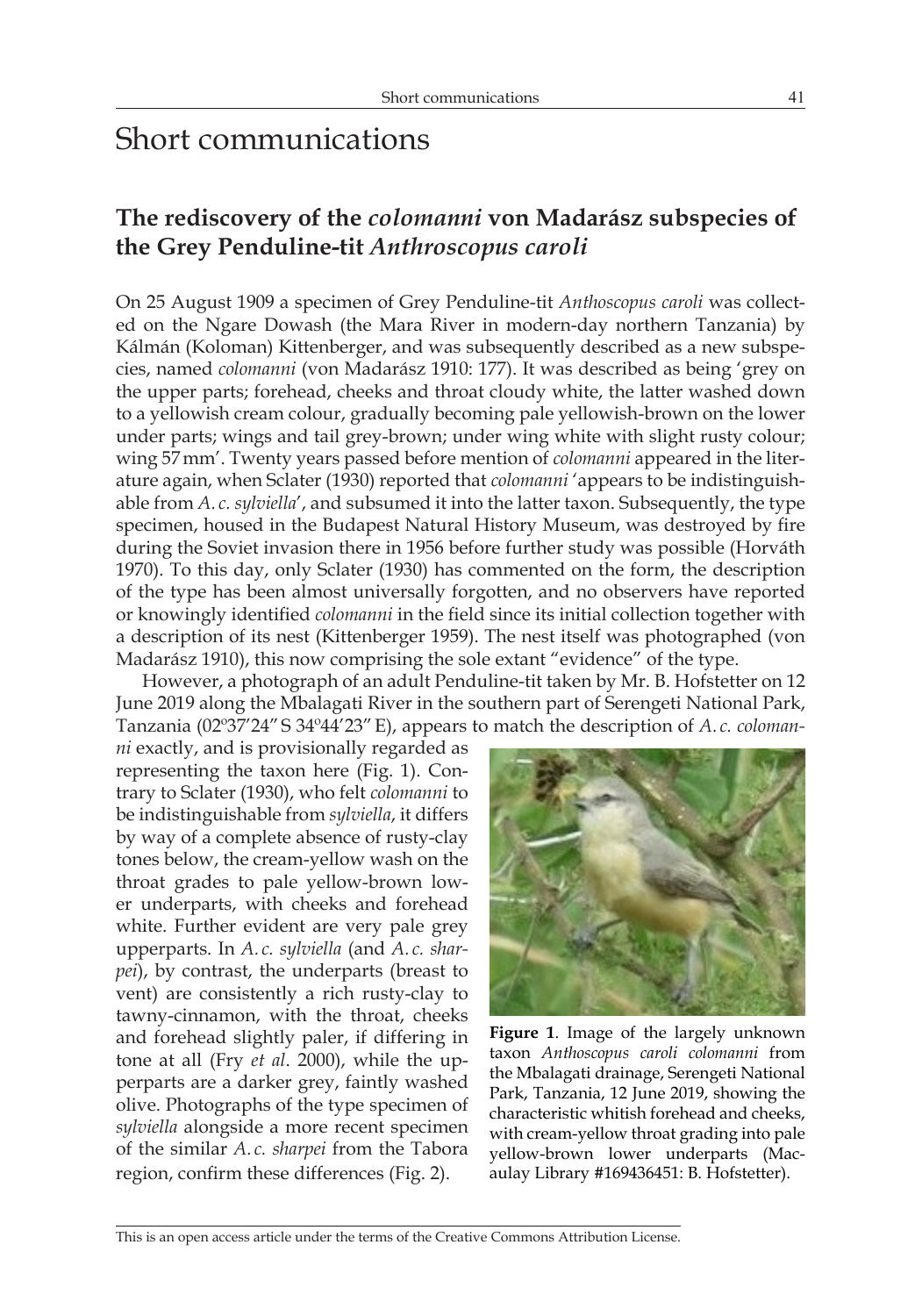

**Figure 2**. Field and specimen images of *Anthoscopus caroli sylviella* (A–B) and *A. c. sharpei* (C–D) from Tanzania showing typical, near-uniform rusty-clay to tawny underparts. A: Ruaha National Park (R. Glen); B: Malangali (ZMB 48/68; holotype of *sylviella*); C: Maswa Game Reserve (P. Oliver); D: Tabora area (UWBM 95720 (MBM 5909)). For acronyms, see Acknowledgements.

That such a distinctive taxon, described more than 100 years ago, appears to have been overlooked in such a well-visited area as the Serengeti National Park may seem unlikely. However, a putative but plausible explanation concerns the specific locations from where the recent photograph was obtained and the type specimen collected. In both cases the locations are riverine, and more specifically, in notably arid sections of mid-river drainages. In the case of the type locality, the Ngare Dowash in northern Tanzania, this section of the Mara River is locally arid, being distant from the high-rainfall areas at its source in the Mau Highlands, as well as from the high-humidity region at the river's outflow into Lake Victoria. The difference in habitat between this middle section of the Mara River, and the moister surrounding savannah occupied by *A. c. sylviella*, may be inferred from satellite imagery (Fig. 3) and the description of the nest site by Kittenberger (1959:70). A similar, but less stark difference in aridity, is also evident on the middle Mbalagati River, where the recent observation of *A. c. colomanni* was made.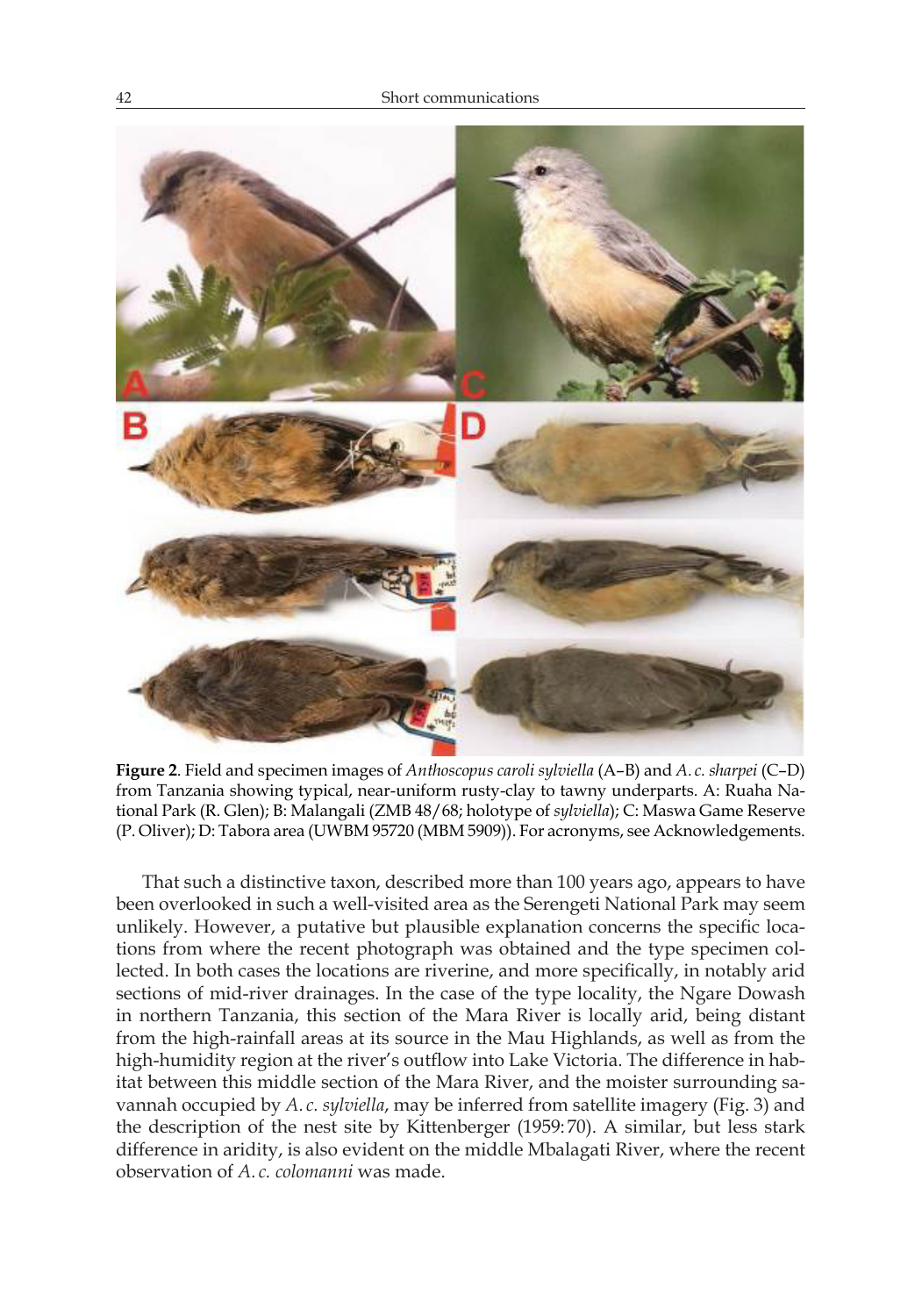

**Figure 3**. Satellite imagery of the middle Mara River (Ngare Dowash) in northern Tanzania, showing the steep aridity gradient from the river to surrounding plains (map source: Google Earth).

In this light, the possibility that *colomanni* persists as a distinct form closely tied to locally arid riverine habitats, and therefore ecologically separated from *A. c. sylviella*/*sharpei* (of moister plains-*Acacia* associations), should be investigated further. Reflecting on another form of *A. caroli*, extralimital to the East Africa region, some comparisons with subspecies *rankinei* are also appropriate. This taxon is known from specimens collected in *Acacia* woodland along an arid section of the middle Zambezi River in northern Zimbabwe (Irwin 1963). Like *colomanni*, *rankinei* is characterised by nearly all-white underparts, cheeks and forehead, albeit with very dark slate-grey vs. pale grey upperparts. As appears to be the case with *colomanni*, which is known from two sites within a broader region inhabited by another subspecies (*sylviella*), *rankinei* also persists in a very small range with particular habitat isolated among the ranges of other subspecies (*caroli*, *hellmayri* and *robertsi*).

Even in light of the limited material presented here, we believe the name *colomanni* was validly established, and that this taxon should be resurrected from synonymy. Field workers should be alert to the presence of birds matching the description of *colomanni* in Serengeti National Park, in particular when sampling arid riverine habitats.

## **Acknowledgements**

Many thanks to Brian Hofstetter and the Macaulay Library for making the photograph of *colomanni* available on eBird for use under a Creative Commons License. We also thank Dr Sylke Frahnert (Museum für Naturkunde, Berlin; ZMB) and Robert Faucett (University of Washington Burke Museum; UWBM) for providing photographs of specimen material, as well as Paul Oliver and Robert Glen for sharing their field photographs. Finally, thanks to Robert J. Dowsett for additional comments and his review of the submitted manuscript.

#### **References**

- FRY, C. H., KEITH, S. & URBAN, E. K. (EDS.) 2000. *The birds of Africa*, vol. 6. London: Academic Press.
- Horváth, L. 1970. The destroyed bird types of the Hungarian Natural History Museum. *Annales historico-naturales Musei Nationalis Hungarici* 62: 363–372.